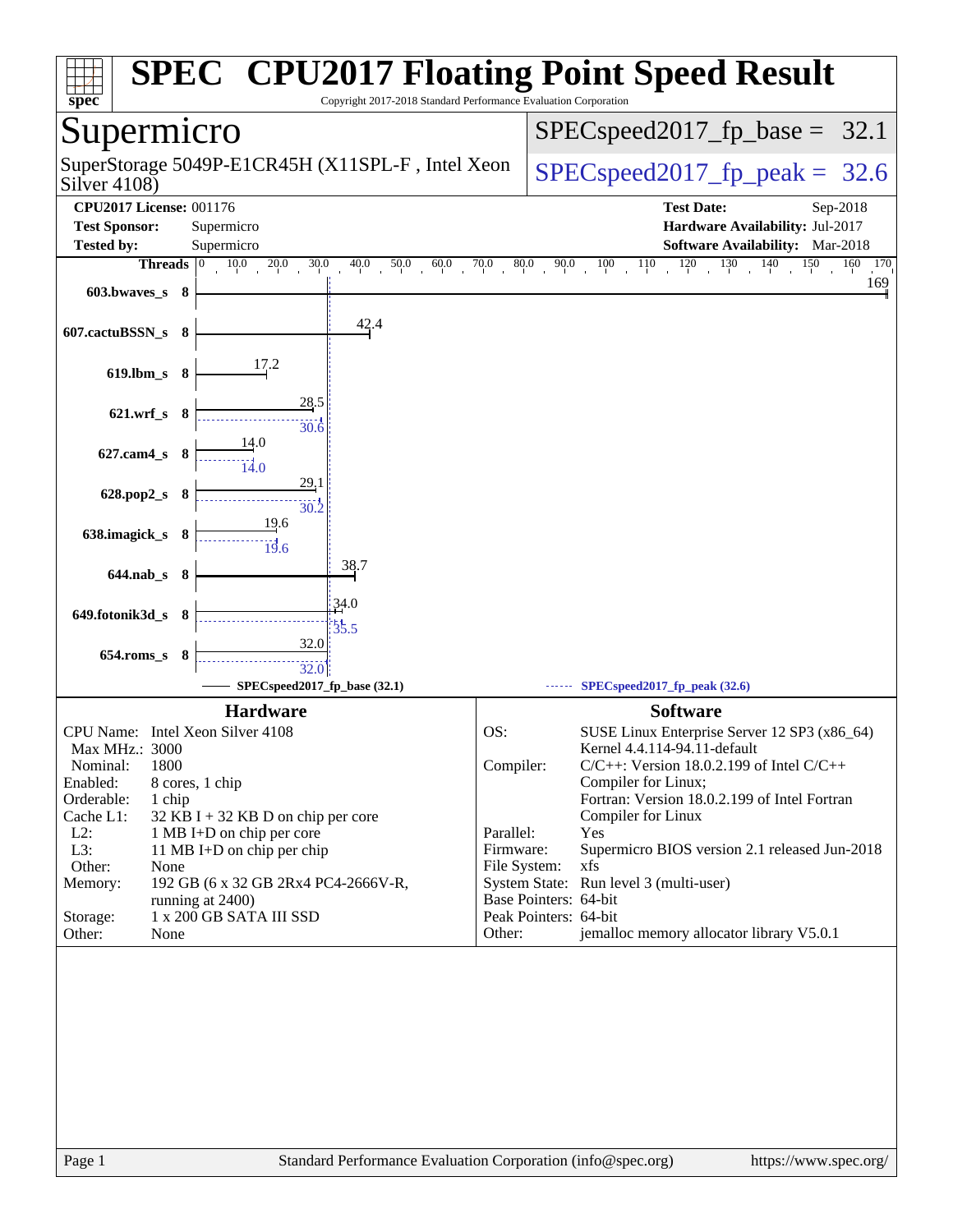

Copyright 2017-2018 Standard Performance Evaluation Corporation

## Supermicro

Silver 4108) SuperStorage 5049P-E1CR45H (X11SPL-F, Intel Xeon  $\big|$  SPECspeed2017 fp\_peak = 32.6

 $SPECspeed2017_fp\_base = 32.1$ 

**[CPU2017 License:](http://www.spec.org/auto/cpu2017/Docs/result-fields.html#CPU2017License)** 001176 **[Test Date:](http://www.spec.org/auto/cpu2017/Docs/result-fields.html#TestDate)** Sep-2018 **[Test Sponsor:](http://www.spec.org/auto/cpu2017/Docs/result-fields.html#TestSponsor)** Supermicro **[Hardware Availability:](http://www.spec.org/auto/cpu2017/Docs/result-fields.html#HardwareAvailability)** Jul-2017 **[Tested by:](http://www.spec.org/auto/cpu2017/Docs/result-fields.html#Testedby)** Supermicro **[Software Availability:](http://www.spec.org/auto/cpu2017/Docs/result-fields.html#SoftwareAvailability)** Mar-2018

### **[Results Table](http://www.spec.org/auto/cpu2017/Docs/result-fields.html#ResultsTable)**

|                            | <b>Base</b>    |                |       |                |       |                |             | <b>Peak</b>    |                |              |                |              |                |              |
|----------------------------|----------------|----------------|-------|----------------|-------|----------------|-------------|----------------|----------------|--------------|----------------|--------------|----------------|--------------|
| <b>Benchmark</b>           | <b>Threads</b> | <b>Seconds</b> | Ratio | <b>Seconds</b> | Ratio | <b>Seconds</b> | Ratio       | <b>Threads</b> | <b>Seconds</b> | <b>Ratio</b> | <b>Seconds</b> | <b>Ratio</b> | <b>Seconds</b> | <b>Ratio</b> |
| 603.bwayes s               | 8              | 350            | 169   | 351            | 168   | 350            | 169         | 8              | 350            | <u>169</u>   | 351            | 168          | 350            | 169          |
| 607.cactuBSSN s            | 8              | 392            | 42.5  | 394            | 42.3  | 394            | 42.4        | 8              | 392            | 42.5         | 394            | 42.3         | 394            | 42.4         |
| $619.1$ bm s               | 8              | 305            | 17.2  | 304            | 17.2  | 304            | 17.2        | 8              | 305            | 17.2         | 304            | 17.2         | 304            | 17.2         |
| $621$ wrf s                | 8              | 464            | 28.5  | 464            | 28.5  | 465            | 28.4        | 8              | 432            | 30.6         | 431            | 30.7         | 435            | 30.4         |
| $627$ .cam4 s              | 8              | 633            | 14.0  | 633            | 14.0  | 634            | 14.0        | 8              | 632            | 14.0         | 634            | 14.0         | 633            | <b>14.0</b>  |
| $628.pop2_s$               | 8              | 408            | 29.1  | 408            | 29.1  | 407            | 29.2        | 8              | 395            | 30.1         | 393            | 30.2         | 393            | 30.2         |
| 638.imagick_s              | 8              | 736            | 19.6  | 736            | 19.6  | 736            | 19.6        | 8              | 735            | 19.6         | 733            | 19.7         | 737            | 19.6         |
| $644$ .nab s               | 8              | 451            | 38.7  | 451            | 38.7  | 451            | 38.7        | 8              | 451            | 38.7         | 451            | 38.7         | 451            | 38.7         |
| 649.fotonik3d s            | 8              | 270            | 33.8  | 268            | 34.0  | 255            | 35.7        | 8              | 269            | 33.9         | 256            | 35.6         | 257            | 35.5         |
| $654$ .roms_s              | 8              | 491            | 32.0  | 492            | 32.0  | 492            | <b>32.0</b> | 8              | 493            | 31.9         | 493            | 32.0         | 493            | 32.0         |
| $SPECspeed2017_fp\_base =$ | 32.1           |                |       |                |       |                |             |                |                |              |                |              |                |              |

**[SPECspeed2017\\_fp\\_peak =](http://www.spec.org/auto/cpu2017/Docs/result-fields.html#SPECspeed2017fppeak) 32.6**

Results appear in the [order in which they were run.](http://www.spec.org/auto/cpu2017/Docs/result-fields.html#RunOrder) Bold underlined text [indicates a median measurement](http://www.spec.org/auto/cpu2017/Docs/result-fields.html#Median).

### **[Operating System Notes](http://www.spec.org/auto/cpu2017/Docs/result-fields.html#OperatingSystemNotes)**

Stack size set to unlimited using "ulimit -s unlimited"

### **[General Notes](http://www.spec.org/auto/cpu2017/Docs/result-fields.html#GeneralNotes)**

Environment variables set by runcpu before the start of the run: KMP\_AFFINITY = "granularity=fine,compact" LD\_LIBRARY\_PATH = "/home/cpu2017/lib/ia32:/home/cpu2017/lib/intel64:/home/cpu2017/je5.0.1-32:/home/cpu2017/je5.0.1-64" OMP\_STACKSIZE = "192M"

 Binaries compiled on a system with 1x Intel Core i7-6700K CPU + 32GB RAM memory using Redhat Enterprise Linux 7.5 Transparent Huge Pages enabled by default Prior to runcpu invocation Filesystem page cache synced and cleared with: sync; echo 3> /proc/sys/vm/drop\_caches

 Yes: The test sponsor attests, as of date of publication, that CVE-2017-5754 (Meltdown) is mitigated in the system as tested and documented. Yes: The test sponsor attests, as of date of publication, that CVE-2017-5753 (Spectre variant 1) is mitigated in the system as tested and documented. Yes: The test sponsor attests, as of date of publication, that CVE-2017-5715 (Spectre variant 2) is mitigated in the system as tested and documented. jemalloc, a general purpose malloc implementation built with the RedHat Enterprise 7.5, and the system compiler gcc 4.8.5 sources available from jemalloc.net or <https://github.com/jemalloc/jemalloc/releases>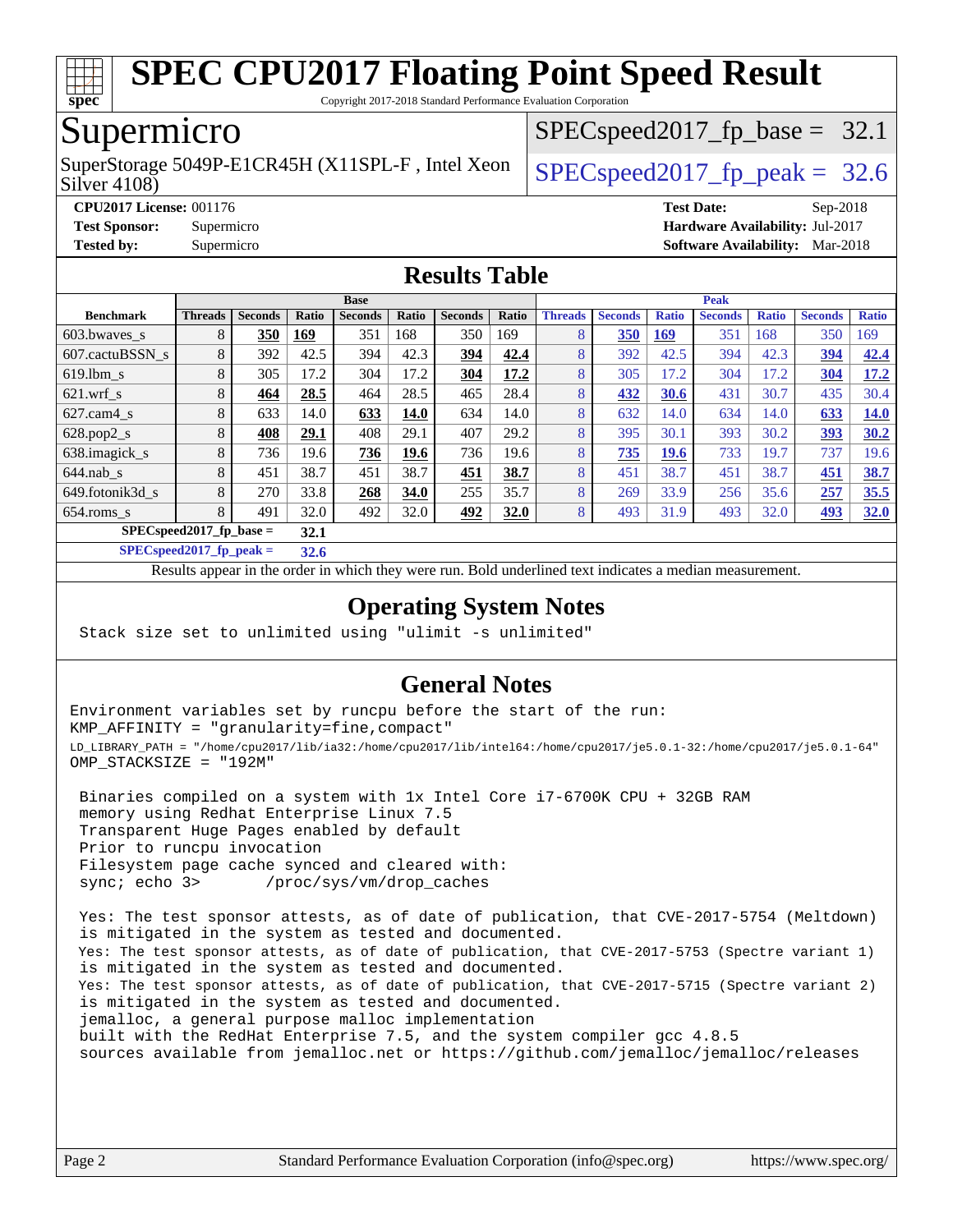

Copyright 2017-2018 Standard Performance Evaluation Corporation

### Supermicro

Silver 4108) SuperStorage 5049P-E1CR45H (X11SPL-F, Intel Xeon  $\Big|$  [SPECspeed2017\\_fp\\_peak =](http://www.spec.org/auto/cpu2017/Docs/result-fields.html#SPECspeed2017fppeak) 32.6

 $SPECspeed2017_fp\_base = 32.1$ 

**[CPU2017 License:](http://www.spec.org/auto/cpu2017/Docs/result-fields.html#CPU2017License)** 001176 **[Test Date:](http://www.spec.org/auto/cpu2017/Docs/result-fields.html#TestDate)** Sep-2018 **[Test Sponsor:](http://www.spec.org/auto/cpu2017/Docs/result-fields.html#TestSponsor)** Supermicro **[Hardware Availability:](http://www.spec.org/auto/cpu2017/Docs/result-fields.html#HardwareAvailability)** Jul-2017 **[Tested by:](http://www.spec.org/auto/cpu2017/Docs/result-fields.html#Testedby)** Supermicro **[Software Availability:](http://www.spec.org/auto/cpu2017/Docs/result-fields.html#SoftwareAvailability)** Mar-2018

### **[Platform Notes](http://www.spec.org/auto/cpu2017/Docs/result-fields.html#PlatformNotes)**

Page 3 Standard Performance Evaluation Corporation [\(info@spec.org\)](mailto:info@spec.org) <https://www.spec.org/> BIOS Settings: Hyper-Threading [ALL] = Disable LLC dead line alloc = Disable Patrol Scrub = Disable Sysinfo program /home/cpu2017/bin/sysinfo Rev: r5974 of 2018-05-19 9bcde8f2999c33d61f64985e45859ea9 running on linux-52ma Fri Sep 14 09:42:55 2018 SUT (System Under Test) info as seen by some common utilities. For more information on this section, see <https://www.spec.org/cpu2017/Docs/config.html#sysinfo> From /proc/cpuinfo model name : Intel(R) Xeon(R) Silver 4108 CPU @ 1.80GHz 1 "physical id"s (chips) 8 "processors" cores, siblings (Caution: counting these is hw and system dependent. The following excerpts from /proc/cpuinfo might not be reliable. Use with caution.) cpu cores : 8 siblings : 8 physical 0: cores 0 1 2 3 4 5 6 7 From lscpu: Architecture: x86\_64 CPU op-mode(s): 32-bit, 64-bit Byte Order: Little Endian  $CPU(s):$  8 On-line CPU(s) list: 0-7 Thread(s) per core: 1 Core(s) per socket: 8 Socket(s): 1 NUMA node(s): 1 Vendor ID: GenuineIntel CPU family: 6 Model: 85 Model name: Intel(R) Xeon(R) Silver 4108 CPU @ 1.80GHz Stepping: 4 CPU MHz: 1799.999<br>BogoMIPS: 3599.99 BogoMIPS: Virtualization: VT-x L1d cache: 32K L1i cache: 32K L2 cache: 1024K<br>
L3 cache: 11264K  $L3$  cache: NUMA node0 CPU(s): 0-7 Flags: fpu vme de pse tsc msr pae mce cx8 apic sep mtrr pge mca cmov pat pse36 clflush dts acpi mmx fxsr sse sse2 ss ht tm pbe syscall nx pdpe1gb rdtscp **(Continued on next page)**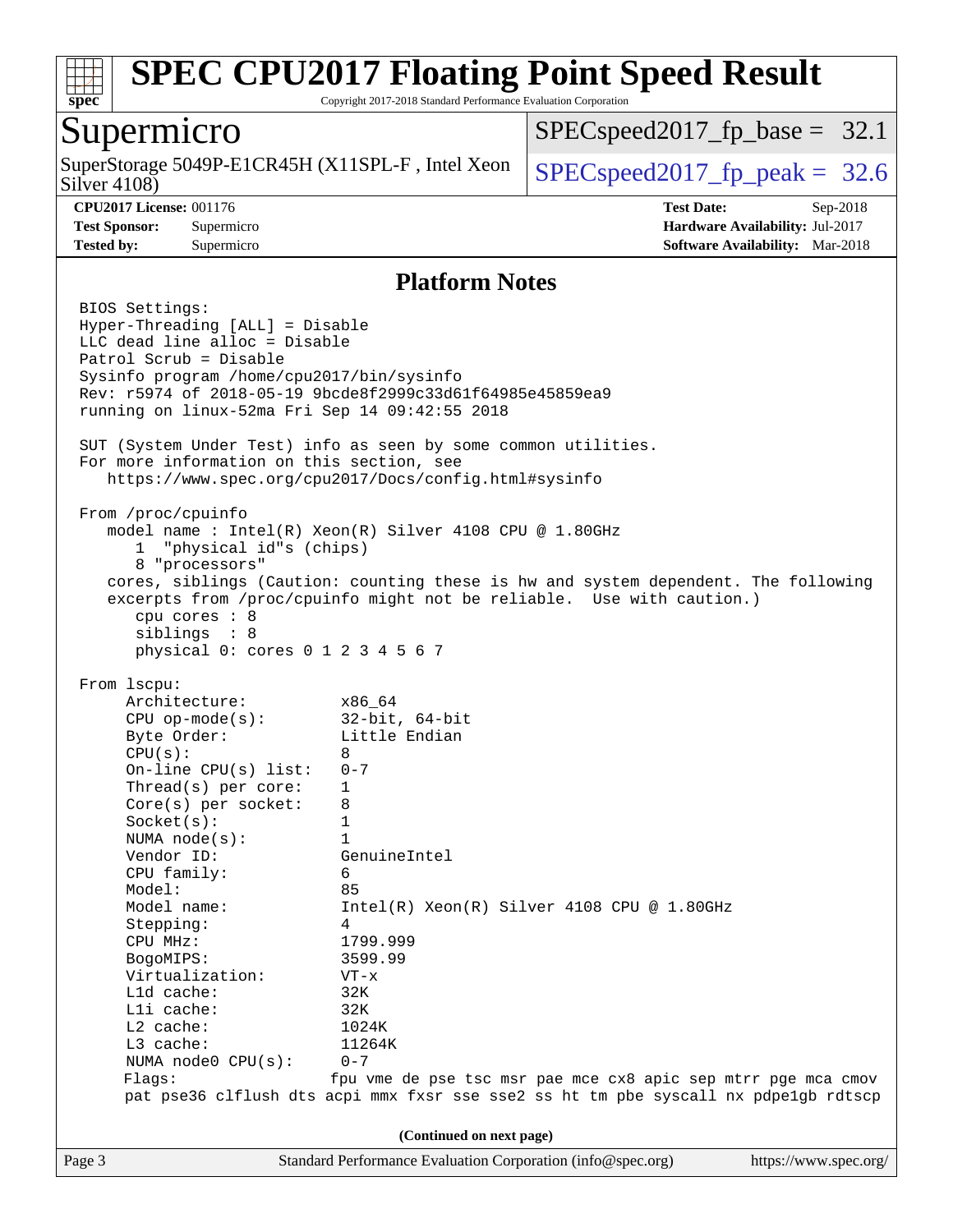

Copyright 2017-2018 Standard Performance Evaluation Corporation

### Supermicro

Silver 4108) SuperStorage 5049P-E1CR45H (X11SPL-F, Intel Xeon  $\big|$  SPECspeed2017 fp\_peak = 32.6

 $SPECspeed2017_fp\_base = 32.1$ 

**[Tested by:](http://www.spec.org/auto/cpu2017/Docs/result-fields.html#Testedby)** Supermicro **[Software Availability:](http://www.spec.org/auto/cpu2017/Docs/result-fields.html#SoftwareAvailability)** Mar-2018

**[CPU2017 License:](http://www.spec.org/auto/cpu2017/Docs/result-fields.html#CPU2017License)** 001176 **[Test Date:](http://www.spec.org/auto/cpu2017/Docs/result-fields.html#TestDate)** Sep-2018 **[Test Sponsor:](http://www.spec.org/auto/cpu2017/Docs/result-fields.html#TestSponsor)** Supermicro **[Hardware Availability:](http://www.spec.org/auto/cpu2017/Docs/result-fields.html#HardwareAvailability)** Jul-2017

#### **[Platform Notes \(Continued\)](http://www.spec.org/auto/cpu2017/Docs/result-fields.html#PlatformNotes)**

 lm constant\_tsc art arch\_perfmon pebs bts rep\_good nopl xtopology nonstop\_tsc aperfmperf eagerfpu pni pclmulqdq dtes64 monitor ds\_cpl vmx smx est tm2 ssse3 sdbg fma cx16 xtpr pdcm pcid dca sse4\_1 sse4\_2 x2apic movbe popcnt tsc\_deadline\_timer aes xsave avx f16c rdrand lahf\_lm abm 3dnowprefetch ida arat epb invpcid\_single pln pts dtherm hwp\_epp intel\_pt rsb\_ctxsw spec\_ctrl retpoline kaiser tpr\_shadow vnmi flexpriority ept vpid fsgsbase tsc\_adjust bmi1 hle avx2 smep bmi2 erms invpcid rtm cqm mpx avx512f avx512dq rdseed adx smap clflushopt clwb avx512cd avx512bw avx512vl xsaveopt xsavec xgetbv1 cqm\_llc cqm\_occup\_llc pku ospke /proc/cpuinfo cache data cache size : 11264 KB From numactl --hardware WARNING: a numactl 'node' might or might not correspond to a physical chip. available: 1 nodes (0) node 0 cpus: 0 1 2 3 4 5 6 7 node 0 size: 192077 MB node 0 free: 191407 MB node distances: node 0 0: 10 From /proc/meminfo MemTotal: 196687252 kB HugePages\_Total: 0 Hugepagesize: 2048 kB From /etc/\*release\* /etc/\*version\* SuSE-release: SUSE Linux Enterprise Server 12 (x86\_64) VERSION = 12 PATCHLEVEL = 3 # This file is deprecated and will be removed in a future service pack or release. # Please check /etc/os-release for details about this release. os-release: NAME="SLES" VERSION="12-SP3" VERSION\_ID="12.3" PRETTY\_NAME="SUSE Linux Enterprise Server 12 SP3" ID="sles" ANSI\_COLOR="0;32" CPE\_NAME="cpe:/o:suse:sles:12:sp3" uname -a: Linux linux-52ma 4.4.114-94.11-default #1 SMP Thu Feb 1 19:28:26 UTC 2018 (4309ff9) x86\_64 x86\_64 x86\_64 GNU/Linux

**(Continued on next page)**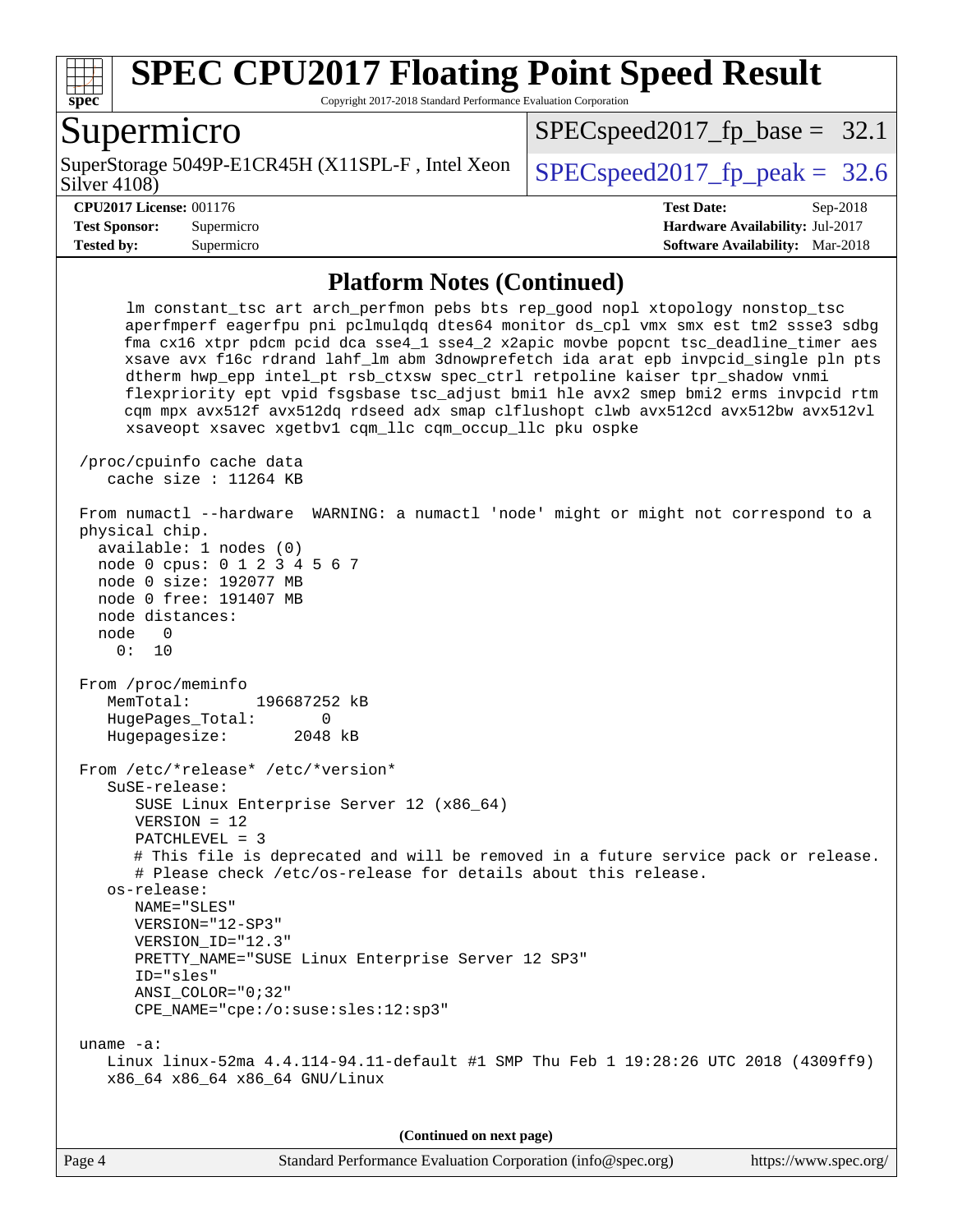

Copyright 2017-2018 Standard Performance Evaluation Corporation

### Supermicro

Silver 4108) SuperStorage 5049P-E1CR45H (X11SPL-F, Intel Xeon  $\Big|$  [SPECspeed2017\\_fp\\_peak =](http://www.spec.org/auto/cpu2017/Docs/result-fields.html#SPECspeed2017fppeak) 32.6

 $SPECspeed2017_fp\_base = 32.1$ 

**[CPU2017 License:](http://www.spec.org/auto/cpu2017/Docs/result-fields.html#CPU2017License)** 001176 **[Test Date:](http://www.spec.org/auto/cpu2017/Docs/result-fields.html#TestDate)** Sep-2018 **[Test Sponsor:](http://www.spec.org/auto/cpu2017/Docs/result-fields.html#TestSponsor)** Supermicro **[Hardware Availability:](http://www.spec.org/auto/cpu2017/Docs/result-fields.html#HardwareAvailability)** Jul-2017 **[Tested by:](http://www.spec.org/auto/cpu2017/Docs/result-fields.html#Testedby)** Supermicro **[Software Availability:](http://www.spec.org/auto/cpu2017/Docs/result-fields.html#SoftwareAvailability)** Mar-2018

#### **[Platform Notes \(Continued\)](http://www.spec.org/auto/cpu2017/Docs/result-fields.html#PlatformNotes)**

Kernel self-reported vulnerability status:

 CVE-2017-5754 (Meltdown): Mitigation: PTI CVE-2017-5753 (Spectre variant 1): Mitigation: Barriers CVE-2017-5715 (Spectre variant 2): Mitigation: IBRS+IBPB

run-level 3 Sep 14 03:07

 SPEC is set to: /home/cpu2017 Filesystem Type Size Used Avail Use% Mounted on /dev/sda4 xfs 145G 29G 116G 20% /home

 Additional information from dmidecode follows. WARNING: Use caution when you interpret this section. The 'dmidecode' program reads system data which is "intended to allow hardware to be accurately determined", but the intent may not be met, as there are frequent changes to hardware, firmware, and the "DMTF SMBIOS" standard. BIOS American Megatrends Inc. 2.1 06/15/2018 Memory: 2x NO DIMM NO DIMM 6x Samsung M393A4K40BB2-CTD 32 GB 2 rank 2666, configured at 2400

(End of data from sysinfo program)

### **[Compiler Version Notes](http://www.spec.org/auto/cpu2017/Docs/result-fields.html#CompilerVersionNotes)**

| CC 619.1bm_s(base) 638.imagick_s(base, peak) 644.nab_s(base, peak)                           |  |  |  |  |  |  |
|----------------------------------------------------------------------------------------------|--|--|--|--|--|--|
| icc (ICC) 18.0.2 20180210                                                                    |  |  |  |  |  |  |
| Copyright (C) 1985-2018 Intel Corporation. All rights reserved.                              |  |  |  |  |  |  |
|                                                                                              |  |  |  |  |  |  |
|                                                                                              |  |  |  |  |  |  |
| $CC$ 619.1bm $s$ (peak)                                                                      |  |  |  |  |  |  |
| icc (ICC) 18.0.2 20180210                                                                    |  |  |  |  |  |  |
| Copyright (C) 1985-2018 Intel Corporation. All rights reserved.                              |  |  |  |  |  |  |
|                                                                                              |  |  |  |  |  |  |
|                                                                                              |  |  |  |  |  |  |
| FC 607.cactuBSSN s(base, peak)                                                               |  |  |  |  |  |  |
| icpc (ICC) 18.0.2 20180210                                                                   |  |  |  |  |  |  |
| Copyright (C) 1985-2018 Intel Corporation. All rights reserved.                              |  |  |  |  |  |  |
| icc (ICC) 18.0.2 20180210<br>Copyright (C) 1985-2018 Intel Corporation. All rights reserved. |  |  |  |  |  |  |
|                                                                                              |  |  |  |  |  |  |
| (Continued on next page)                                                                     |  |  |  |  |  |  |

Page 5 Standard Performance Evaluation Corporation [\(info@spec.org\)](mailto:info@spec.org) <https://www.spec.org/>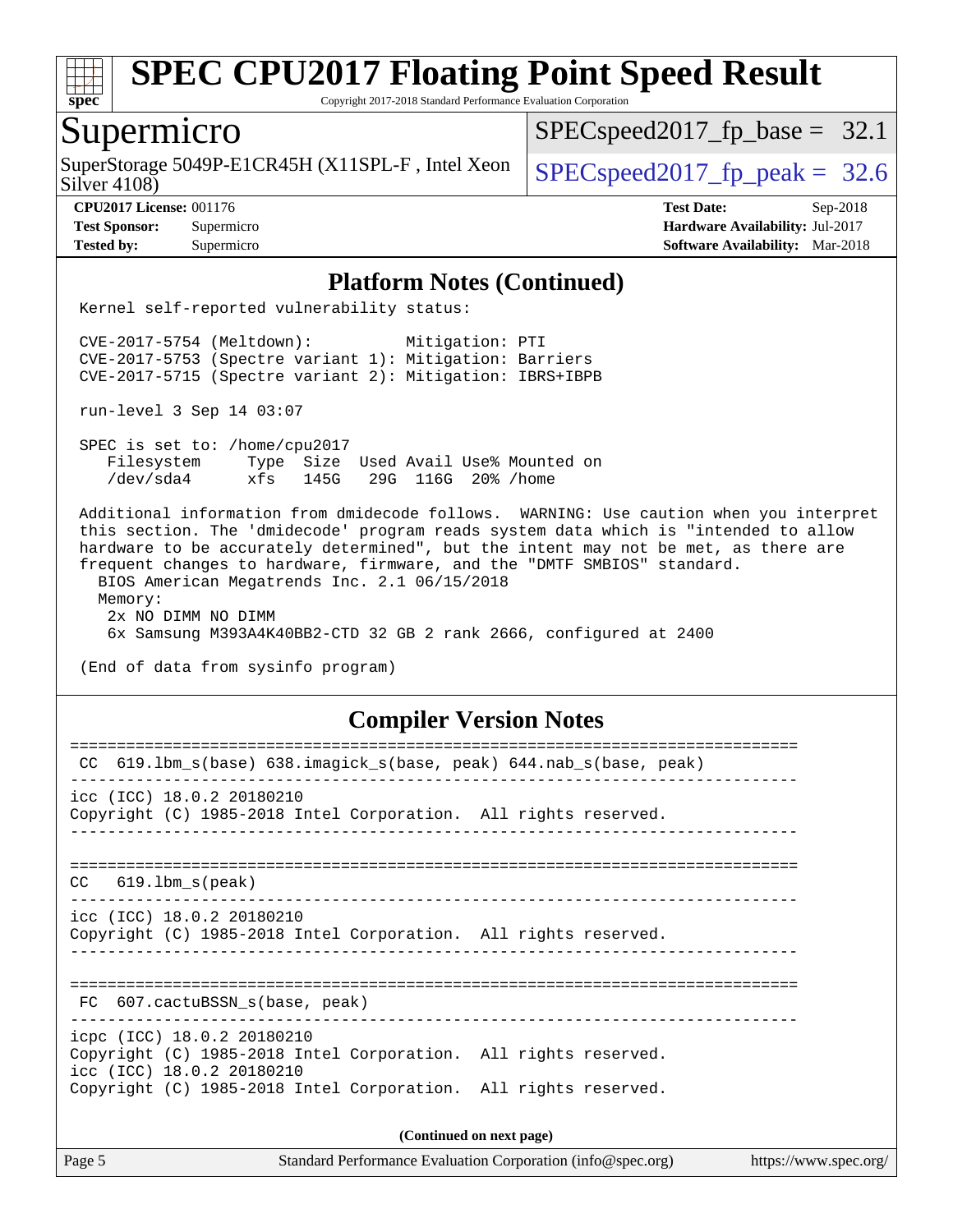

Copyright 2017-2018 Standard Performance Evaluation Corporation

### Supermicro

Silver 4108) SuperStorage 5049P-E1CR45H (X11SPL-F, Intel Xeon  $\left|$  [SPECspeed2017\\_fp\\_peak =](http://www.spec.org/auto/cpu2017/Docs/result-fields.html#SPECspeed2017fppeak) 32.6

[SPECspeed2017\\_fp\\_base =](http://www.spec.org/auto/cpu2017/Docs/result-fields.html#SPECspeed2017fpbase) 32.1

**[CPU2017 License:](http://www.spec.org/auto/cpu2017/Docs/result-fields.html#CPU2017License)** 001176 **[Test Date:](http://www.spec.org/auto/cpu2017/Docs/result-fields.html#TestDate)** Sep-2018 **[Test Sponsor:](http://www.spec.org/auto/cpu2017/Docs/result-fields.html#TestSponsor)** Supermicro **[Hardware Availability:](http://www.spec.org/auto/cpu2017/Docs/result-fields.html#HardwareAvailability)** Jul-2017 **[Tested by:](http://www.spec.org/auto/cpu2017/Docs/result-fields.html#Testedby)** Supermicro **[Software Availability:](http://www.spec.org/auto/cpu2017/Docs/result-fields.html#SoftwareAvailability)** Mar-2018

### **[Compiler Version Notes \(Continued\)](http://www.spec.org/auto/cpu2017/Docs/result-fields.html#CompilerVersionNotes)**

| ifort (IFORT) 18.0.2 20180210<br>Copyright (C) 1985-2018 Intel Corporation. All rights reserved.<br>______________________________                                                                                      |
|-------------------------------------------------------------------------------------------------------------------------------------------------------------------------------------------------------------------------|
| FC 603.bwaves s(base) 649.fotonik3d s(base) 654.roms s(base, peak)                                                                                                                                                      |
| ifort (IFORT) 18.0.2 20180210<br>Copyright (C) 1985-2018 Intel Corporation. All rights reserved.                                                                                                                        |
| 603.bwaves_s(peak) 649.fotonik3d_s(peak)<br>FC<br>----------------------------------                                                                                                                                    |
| ifort (IFORT) 18.0.2 20180210<br>Copyright (C) 1985-2018 Intel Corporation. All rights reserved.                                                                                                                        |
| -------------------------------<br>$CC$ 621.wrf_s(base) 627.cam4_s(base, peak) 628.pop2_s(base)                                                                                                                         |
| ifort (IFORT) 18.0.2 20180210<br>Copyright (C) 1985-2018 Intel Corporation. All rights reserved.<br>icc (ICC) 18.0.2 20180210                                                                                           |
| Copyright (C) 1985-2018 Intel Corporation. All rights reserved.                                                                                                                                                         |
| $CC$ 621.wrf $s(\text{peak})$ 628.pop2 $s(\text{peak})$                                                                                                                                                                 |
| ifort (IFORT) 18.0.2 20180210<br>Copyright (C) 1985-2018 Intel Corporation. All rights reserved.<br>icc (ICC) 18.0.2 20180210<br>Copyright (C) 1985-2018 Intel Corporation. All rights reserved.<br>------------------- |

## **[Base Compiler Invocation](http://www.spec.org/auto/cpu2017/Docs/result-fields.html#BaseCompilerInvocation)**

[C benchmarks](http://www.spec.org/auto/cpu2017/Docs/result-fields.html#Cbenchmarks): [icc -m64 -std=c11](http://www.spec.org/cpu2017/results/res2018q4/cpu2017-20181002-09040.flags.html#user_CCbase_intel_icc_64bit_c11_33ee0cdaae7deeeab2a9725423ba97205ce30f63b9926c2519791662299b76a0318f32ddfffdc46587804de3178b4f9328c46fa7c2b0cd779d7a61945c91cd35)

[Fortran benchmarks](http://www.spec.org/auto/cpu2017/Docs/result-fields.html#Fortranbenchmarks): [ifort -m64](http://www.spec.org/cpu2017/results/res2018q4/cpu2017-20181002-09040.flags.html#user_FCbase_intel_ifort_64bit_24f2bb282fbaeffd6157abe4f878425411749daecae9a33200eee2bee2fe76f3b89351d69a8130dd5949958ce389cf37ff59a95e7a40d588e8d3a57e0c3fd751)

[Benchmarks using both Fortran and C](http://www.spec.org/auto/cpu2017/Docs/result-fields.html#BenchmarksusingbothFortranandC): [ifort -m64](http://www.spec.org/cpu2017/results/res2018q4/cpu2017-20181002-09040.flags.html#user_CC_FCbase_intel_ifort_64bit_24f2bb282fbaeffd6157abe4f878425411749daecae9a33200eee2bee2fe76f3b89351d69a8130dd5949958ce389cf37ff59a95e7a40d588e8d3a57e0c3fd751) [icc -m64 -std=c11](http://www.spec.org/cpu2017/results/res2018q4/cpu2017-20181002-09040.flags.html#user_CC_FCbase_intel_icc_64bit_c11_33ee0cdaae7deeeab2a9725423ba97205ce30f63b9926c2519791662299b76a0318f32ddfffdc46587804de3178b4f9328c46fa7c2b0cd779d7a61945c91cd35)

**(Continued on next page)**

Page 6 Standard Performance Evaluation Corporation [\(info@spec.org\)](mailto:info@spec.org) <https://www.spec.org/>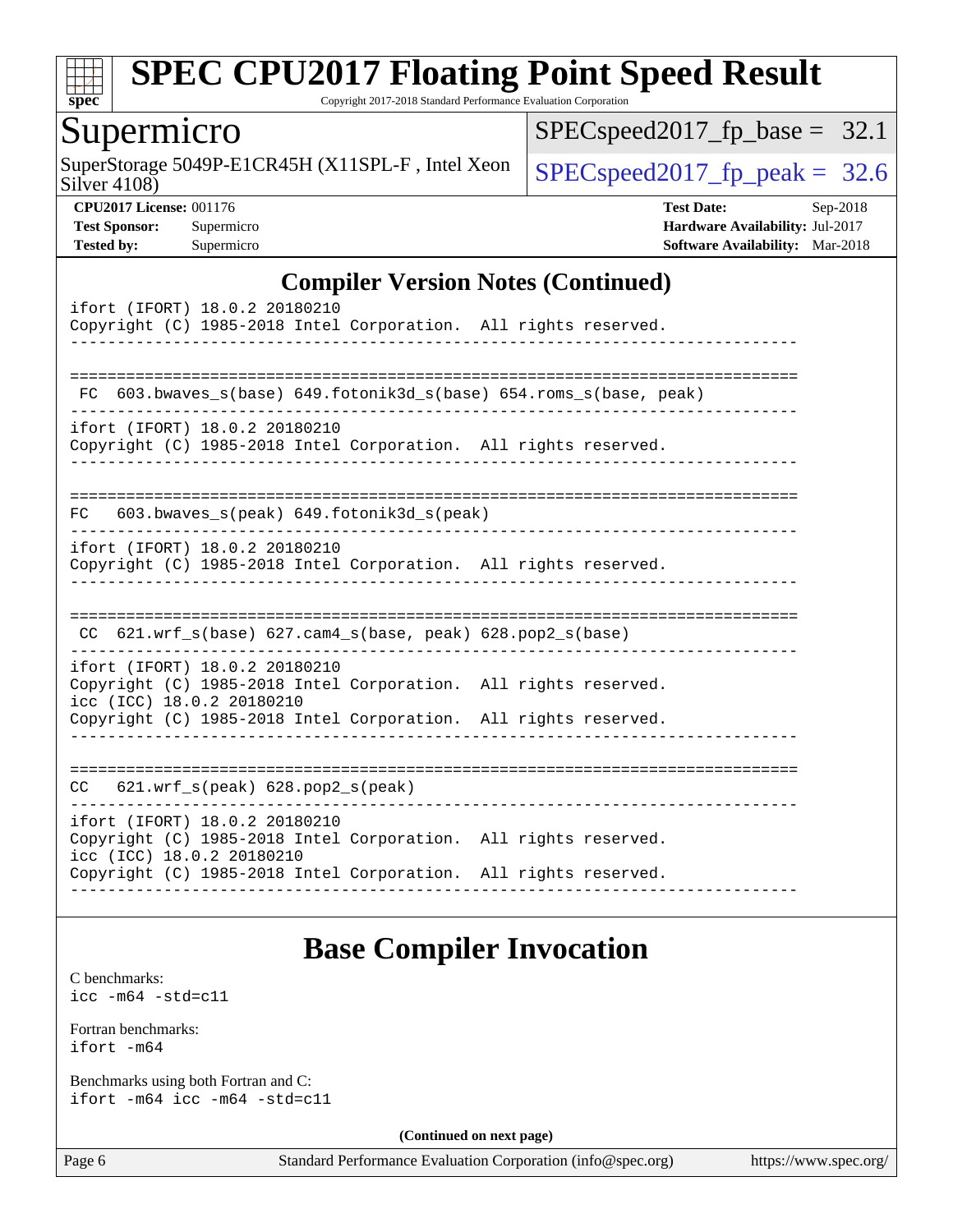

Copyright 2017-2018 Standard Performance Evaluation Corporation

## Supermicro

Silver 4108) SuperStorage 5049P-E1CR45H (X11SPL-F, Intel Xeon  $\big|$  SPECspeed2017 fp\_peak = 32.6

 $SPECspeed2017_fp\_base = 32.1$ 

**[CPU2017 License:](http://www.spec.org/auto/cpu2017/Docs/result-fields.html#CPU2017License)** 001176 **[Test Date:](http://www.spec.org/auto/cpu2017/Docs/result-fields.html#TestDate)** Sep-2018 **[Test Sponsor:](http://www.spec.org/auto/cpu2017/Docs/result-fields.html#TestSponsor)** Supermicro **[Hardware Availability:](http://www.spec.org/auto/cpu2017/Docs/result-fields.html#HardwareAvailability)** Jul-2017 **[Tested by:](http://www.spec.org/auto/cpu2017/Docs/result-fields.html#Testedby)** Supermicro **[Software Availability:](http://www.spec.org/auto/cpu2017/Docs/result-fields.html#SoftwareAvailability)** Mar-2018

## **[Base Compiler Invocation \(Continued\)](http://www.spec.org/auto/cpu2017/Docs/result-fields.html#BaseCompilerInvocation)**

[Benchmarks using Fortran, C, and C++:](http://www.spec.org/auto/cpu2017/Docs/result-fields.html#BenchmarksusingFortranCandCXX) [icpc -m64](http://www.spec.org/cpu2017/results/res2018q4/cpu2017-20181002-09040.flags.html#user_CC_CXX_FCbase_intel_icpc_64bit_4ecb2543ae3f1412ef961e0650ca070fec7b7afdcd6ed48761b84423119d1bf6bdf5cad15b44d48e7256388bc77273b966e5eb805aefd121eb22e9299b2ec9d9) [icc -m64 -std=c11](http://www.spec.org/cpu2017/results/res2018q4/cpu2017-20181002-09040.flags.html#user_CC_CXX_FCbase_intel_icc_64bit_c11_33ee0cdaae7deeeab2a9725423ba97205ce30f63b9926c2519791662299b76a0318f32ddfffdc46587804de3178b4f9328c46fa7c2b0cd779d7a61945c91cd35) [ifort -m64](http://www.spec.org/cpu2017/results/res2018q4/cpu2017-20181002-09040.flags.html#user_CC_CXX_FCbase_intel_ifort_64bit_24f2bb282fbaeffd6157abe4f878425411749daecae9a33200eee2bee2fe76f3b89351d69a8130dd5949958ce389cf37ff59a95e7a40d588e8d3a57e0c3fd751)

## **[Base Portability Flags](http://www.spec.org/auto/cpu2017/Docs/result-fields.html#BasePortabilityFlags)**

 603.bwaves\_s: [-DSPEC\\_LP64](http://www.spec.org/cpu2017/results/res2018q4/cpu2017-20181002-09040.flags.html#suite_basePORTABILITY603_bwaves_s_DSPEC_LP64) 607.cactuBSSN\_s: [-DSPEC\\_LP64](http://www.spec.org/cpu2017/results/res2018q4/cpu2017-20181002-09040.flags.html#suite_basePORTABILITY607_cactuBSSN_s_DSPEC_LP64) 619.lbm\_s: [-DSPEC\\_LP64](http://www.spec.org/cpu2017/results/res2018q4/cpu2017-20181002-09040.flags.html#suite_basePORTABILITY619_lbm_s_DSPEC_LP64) 621.wrf\_s: [-DSPEC\\_LP64](http://www.spec.org/cpu2017/results/res2018q4/cpu2017-20181002-09040.flags.html#suite_basePORTABILITY621_wrf_s_DSPEC_LP64) [-DSPEC\\_CASE\\_FLAG](http://www.spec.org/cpu2017/results/res2018q4/cpu2017-20181002-09040.flags.html#b621.wrf_s_baseCPORTABILITY_DSPEC_CASE_FLAG) [-convert big\\_endian](http://www.spec.org/cpu2017/results/res2018q4/cpu2017-20181002-09040.flags.html#user_baseFPORTABILITY621_wrf_s_convert_big_endian_c3194028bc08c63ac5d04de18c48ce6d347e4e562e8892b8bdbdc0214820426deb8554edfa529a3fb25a586e65a3d812c835984020483e7e73212c4d31a38223) 627.cam4\_s: [-DSPEC\\_LP64](http://www.spec.org/cpu2017/results/res2018q4/cpu2017-20181002-09040.flags.html#suite_basePORTABILITY627_cam4_s_DSPEC_LP64) [-DSPEC\\_CASE\\_FLAG](http://www.spec.org/cpu2017/results/res2018q4/cpu2017-20181002-09040.flags.html#b627.cam4_s_baseCPORTABILITY_DSPEC_CASE_FLAG) 628.pop2\_s: [-DSPEC\\_LP64](http://www.spec.org/cpu2017/results/res2018q4/cpu2017-20181002-09040.flags.html#suite_basePORTABILITY628_pop2_s_DSPEC_LP64) [-DSPEC\\_CASE\\_FLAG](http://www.spec.org/cpu2017/results/res2018q4/cpu2017-20181002-09040.flags.html#b628.pop2_s_baseCPORTABILITY_DSPEC_CASE_FLAG) [-convert big\\_endian](http://www.spec.org/cpu2017/results/res2018q4/cpu2017-20181002-09040.flags.html#user_baseFPORTABILITY628_pop2_s_convert_big_endian_c3194028bc08c63ac5d04de18c48ce6d347e4e562e8892b8bdbdc0214820426deb8554edfa529a3fb25a586e65a3d812c835984020483e7e73212c4d31a38223) [-assume byterecl](http://www.spec.org/cpu2017/results/res2018q4/cpu2017-20181002-09040.flags.html#user_baseFPORTABILITY628_pop2_s_assume_byterecl_7e47d18b9513cf18525430bbf0f2177aa9bf368bc7a059c09b2c06a34b53bd3447c950d3f8d6c70e3faf3a05c8557d66a5798b567902e8849adc142926523472) 638.imagick\_s: [-DSPEC\\_LP64](http://www.spec.org/cpu2017/results/res2018q4/cpu2017-20181002-09040.flags.html#suite_basePORTABILITY638_imagick_s_DSPEC_LP64) 644.nab\_s: [-DSPEC\\_LP64](http://www.spec.org/cpu2017/results/res2018q4/cpu2017-20181002-09040.flags.html#suite_basePORTABILITY644_nab_s_DSPEC_LP64) 649.fotonik3d\_s: [-DSPEC\\_LP64](http://www.spec.org/cpu2017/results/res2018q4/cpu2017-20181002-09040.flags.html#suite_basePORTABILITY649_fotonik3d_s_DSPEC_LP64) 654.roms\_s: [-DSPEC\\_LP64](http://www.spec.org/cpu2017/results/res2018q4/cpu2017-20181002-09040.flags.html#suite_basePORTABILITY654_roms_s_DSPEC_LP64)

## **[Base Optimization Flags](http://www.spec.org/auto/cpu2017/Docs/result-fields.html#BaseOptimizationFlags)**

#### [C benchmarks](http://www.spec.org/auto/cpu2017/Docs/result-fields.html#Cbenchmarks):

[-Wl,-z,muldefs](http://www.spec.org/cpu2017/results/res2018q4/cpu2017-20181002-09040.flags.html#user_CCbase_link_force_multiple1_b4cbdb97b34bdee9ceefcfe54f4c8ea74255f0b02a4b23e853cdb0e18eb4525ac79b5a88067c842dd0ee6996c24547a27a4b99331201badda8798ef8a743f577) [-xCORE-AVX512](http://www.spec.org/cpu2017/results/res2018q4/cpu2017-20181002-09040.flags.html#user_CCbase_f-xCORE-AVX512) [-ipo](http://www.spec.org/cpu2017/results/res2018q4/cpu2017-20181002-09040.flags.html#user_CCbase_f-ipo) [-O3](http://www.spec.org/cpu2017/results/res2018q4/cpu2017-20181002-09040.flags.html#user_CCbase_f-O3) [-no-prec-div](http://www.spec.org/cpu2017/results/res2018q4/cpu2017-20181002-09040.flags.html#user_CCbase_f-no-prec-div) [-qopt-prefetch](http://www.spec.org/cpu2017/results/res2018q4/cpu2017-20181002-09040.flags.html#user_CCbase_f-qopt-prefetch) [-ffinite-math-only](http://www.spec.org/cpu2017/results/res2018q4/cpu2017-20181002-09040.flags.html#user_CCbase_f_finite_math_only_cb91587bd2077682c4b38af759c288ed7c732db004271a9512da14a4f8007909a5f1427ecbf1a0fb78ff2a814402c6114ac565ca162485bbcae155b5e4258871) [-qopt-mem-layout-trans=3](http://www.spec.org/cpu2017/results/res2018q4/cpu2017-20181002-09040.flags.html#user_CCbase_f-qopt-mem-layout-trans_de80db37974c74b1f0e20d883f0b675c88c3b01e9d123adea9b28688d64333345fb62bc4a798493513fdb68f60282f9a726aa07f478b2f7113531aecce732043) [-qopenmp](http://www.spec.org/cpu2017/results/res2018q4/cpu2017-20181002-09040.flags.html#user_CCbase_qopenmp_16be0c44f24f464004c6784a7acb94aca937f053568ce72f94b139a11c7c168634a55f6653758ddd83bcf7b8463e8028bb0b48b77bcddc6b78d5d95bb1df2967) [-DSPEC\\_OPENMP](http://www.spec.org/cpu2017/results/res2018q4/cpu2017-20181002-09040.flags.html#suite_CCbase_DSPEC_OPENMP) [-L/usr/local/je5.0.1-64/lib](http://www.spec.org/cpu2017/results/res2018q4/cpu2017-20181002-09040.flags.html#user_CCbase_jemalloc_link_path64_4b10a636b7bce113509b17f3bd0d6226c5fb2346b9178c2d0232c14f04ab830f976640479e5c33dc2bcbbdad86ecfb6634cbbd4418746f06f368b512fced5394) [-ljemalloc](http://www.spec.org/cpu2017/results/res2018q4/cpu2017-20181002-09040.flags.html#user_CCbase_jemalloc_link_lib_d1249b907c500fa1c0672f44f562e3d0f79738ae9e3c4a9c376d49f265a04b9c99b167ecedbf6711b3085be911c67ff61f150a17b3472be731631ba4d0471706)

#### [Fortran benchmarks](http://www.spec.org/auto/cpu2017/Docs/result-fields.html#Fortranbenchmarks):

[-Wl,-z,muldefs](http://www.spec.org/cpu2017/results/res2018q4/cpu2017-20181002-09040.flags.html#user_FCbase_link_force_multiple1_b4cbdb97b34bdee9ceefcfe54f4c8ea74255f0b02a4b23e853cdb0e18eb4525ac79b5a88067c842dd0ee6996c24547a27a4b99331201badda8798ef8a743f577) [-DSPEC\\_OPENMP](http://www.spec.org/cpu2017/results/res2018q4/cpu2017-20181002-09040.flags.html#suite_FCbase_DSPEC_OPENMP) [-xCORE-AVX512](http://www.spec.org/cpu2017/results/res2018q4/cpu2017-20181002-09040.flags.html#user_FCbase_f-xCORE-AVX512) [-ipo](http://www.spec.org/cpu2017/results/res2018q4/cpu2017-20181002-09040.flags.html#user_FCbase_f-ipo) [-O3](http://www.spec.org/cpu2017/results/res2018q4/cpu2017-20181002-09040.flags.html#user_FCbase_f-O3) [-no-prec-div](http://www.spec.org/cpu2017/results/res2018q4/cpu2017-20181002-09040.flags.html#user_FCbase_f-no-prec-div) [-qopt-prefetch](http://www.spec.org/cpu2017/results/res2018q4/cpu2017-20181002-09040.flags.html#user_FCbase_f-qopt-prefetch) [-ffinite-math-only](http://www.spec.org/cpu2017/results/res2018q4/cpu2017-20181002-09040.flags.html#user_FCbase_f_finite_math_only_cb91587bd2077682c4b38af759c288ed7c732db004271a9512da14a4f8007909a5f1427ecbf1a0fb78ff2a814402c6114ac565ca162485bbcae155b5e4258871) [-qopt-mem-layout-trans=3](http://www.spec.org/cpu2017/results/res2018q4/cpu2017-20181002-09040.flags.html#user_FCbase_f-qopt-mem-layout-trans_de80db37974c74b1f0e20d883f0b675c88c3b01e9d123adea9b28688d64333345fb62bc4a798493513fdb68f60282f9a726aa07f478b2f7113531aecce732043) [-qopenmp](http://www.spec.org/cpu2017/results/res2018q4/cpu2017-20181002-09040.flags.html#user_FCbase_qopenmp_16be0c44f24f464004c6784a7acb94aca937f053568ce72f94b139a11c7c168634a55f6653758ddd83bcf7b8463e8028bb0b48b77bcddc6b78d5d95bb1df2967) [-nostandard-realloc-lhs](http://www.spec.org/cpu2017/results/res2018q4/cpu2017-20181002-09040.flags.html#user_FCbase_f_2003_std_realloc_82b4557e90729c0f113870c07e44d33d6f5a304b4f63d4c15d2d0f1fab99f5daaed73bdb9275d9ae411527f28b936061aa8b9c8f2d63842963b95c9dd6426b8a) [-L/usr/local/je5.0.1-64/lib](http://www.spec.org/cpu2017/results/res2018q4/cpu2017-20181002-09040.flags.html#user_FCbase_jemalloc_link_path64_4b10a636b7bce113509b17f3bd0d6226c5fb2346b9178c2d0232c14f04ab830f976640479e5c33dc2bcbbdad86ecfb6634cbbd4418746f06f368b512fced5394) [-ljemalloc](http://www.spec.org/cpu2017/results/res2018q4/cpu2017-20181002-09040.flags.html#user_FCbase_jemalloc_link_lib_d1249b907c500fa1c0672f44f562e3d0f79738ae9e3c4a9c376d49f265a04b9c99b167ecedbf6711b3085be911c67ff61f150a17b3472be731631ba4d0471706)

#### [Benchmarks using both Fortran and C](http://www.spec.org/auto/cpu2017/Docs/result-fields.html#BenchmarksusingbothFortranandC):

[-Wl,-z,muldefs](http://www.spec.org/cpu2017/results/res2018q4/cpu2017-20181002-09040.flags.html#user_CC_FCbase_link_force_multiple1_b4cbdb97b34bdee9ceefcfe54f4c8ea74255f0b02a4b23e853cdb0e18eb4525ac79b5a88067c842dd0ee6996c24547a27a4b99331201badda8798ef8a743f577) [-xCORE-AVX512](http://www.spec.org/cpu2017/results/res2018q4/cpu2017-20181002-09040.flags.html#user_CC_FCbase_f-xCORE-AVX512) [-ipo](http://www.spec.org/cpu2017/results/res2018q4/cpu2017-20181002-09040.flags.html#user_CC_FCbase_f-ipo) [-O3](http://www.spec.org/cpu2017/results/res2018q4/cpu2017-20181002-09040.flags.html#user_CC_FCbase_f-O3) [-no-prec-div](http://www.spec.org/cpu2017/results/res2018q4/cpu2017-20181002-09040.flags.html#user_CC_FCbase_f-no-prec-div) [-qopt-prefetch](http://www.spec.org/cpu2017/results/res2018q4/cpu2017-20181002-09040.flags.html#user_CC_FCbase_f-qopt-prefetch) [-ffinite-math-only](http://www.spec.org/cpu2017/results/res2018q4/cpu2017-20181002-09040.flags.html#user_CC_FCbase_f_finite_math_only_cb91587bd2077682c4b38af759c288ed7c732db004271a9512da14a4f8007909a5f1427ecbf1a0fb78ff2a814402c6114ac565ca162485bbcae155b5e4258871) [-qopt-mem-layout-trans=3](http://www.spec.org/cpu2017/results/res2018q4/cpu2017-20181002-09040.flags.html#user_CC_FCbase_f-qopt-mem-layout-trans_de80db37974c74b1f0e20d883f0b675c88c3b01e9d123adea9b28688d64333345fb62bc4a798493513fdb68f60282f9a726aa07f478b2f7113531aecce732043) [-qopenmp](http://www.spec.org/cpu2017/results/res2018q4/cpu2017-20181002-09040.flags.html#user_CC_FCbase_qopenmp_16be0c44f24f464004c6784a7acb94aca937f053568ce72f94b139a11c7c168634a55f6653758ddd83bcf7b8463e8028bb0b48b77bcddc6b78d5d95bb1df2967) [-DSPEC\\_OPENMP](http://www.spec.org/cpu2017/results/res2018q4/cpu2017-20181002-09040.flags.html#suite_CC_FCbase_DSPEC_OPENMP) [-nostandard-realloc-lhs](http://www.spec.org/cpu2017/results/res2018q4/cpu2017-20181002-09040.flags.html#user_CC_FCbase_f_2003_std_realloc_82b4557e90729c0f113870c07e44d33d6f5a304b4f63d4c15d2d0f1fab99f5daaed73bdb9275d9ae411527f28b936061aa8b9c8f2d63842963b95c9dd6426b8a) [-L/usr/local/je5.0.1-64/lib](http://www.spec.org/cpu2017/results/res2018q4/cpu2017-20181002-09040.flags.html#user_CC_FCbase_jemalloc_link_path64_4b10a636b7bce113509b17f3bd0d6226c5fb2346b9178c2d0232c14f04ab830f976640479e5c33dc2bcbbdad86ecfb6634cbbd4418746f06f368b512fced5394) [-ljemalloc](http://www.spec.org/cpu2017/results/res2018q4/cpu2017-20181002-09040.flags.html#user_CC_FCbase_jemalloc_link_lib_d1249b907c500fa1c0672f44f562e3d0f79738ae9e3c4a9c376d49f265a04b9c99b167ecedbf6711b3085be911c67ff61f150a17b3472be731631ba4d0471706)

#### [Benchmarks using Fortran, C, and C++:](http://www.spec.org/auto/cpu2017/Docs/result-fields.html#BenchmarksusingFortranCandCXX)

```
-Wl,-z,muldefs -xCORE-AVX512 -ipo -O3 -no-prec-div -qopt-prefetch
-ffinite-math-only -qopt-mem-layout-trans=3 -qopenmp -DSPEC_OPENMP
-nostandard-realloc-lhs -L/usr/local/je5.0.1-64/lib -ljemalloc
```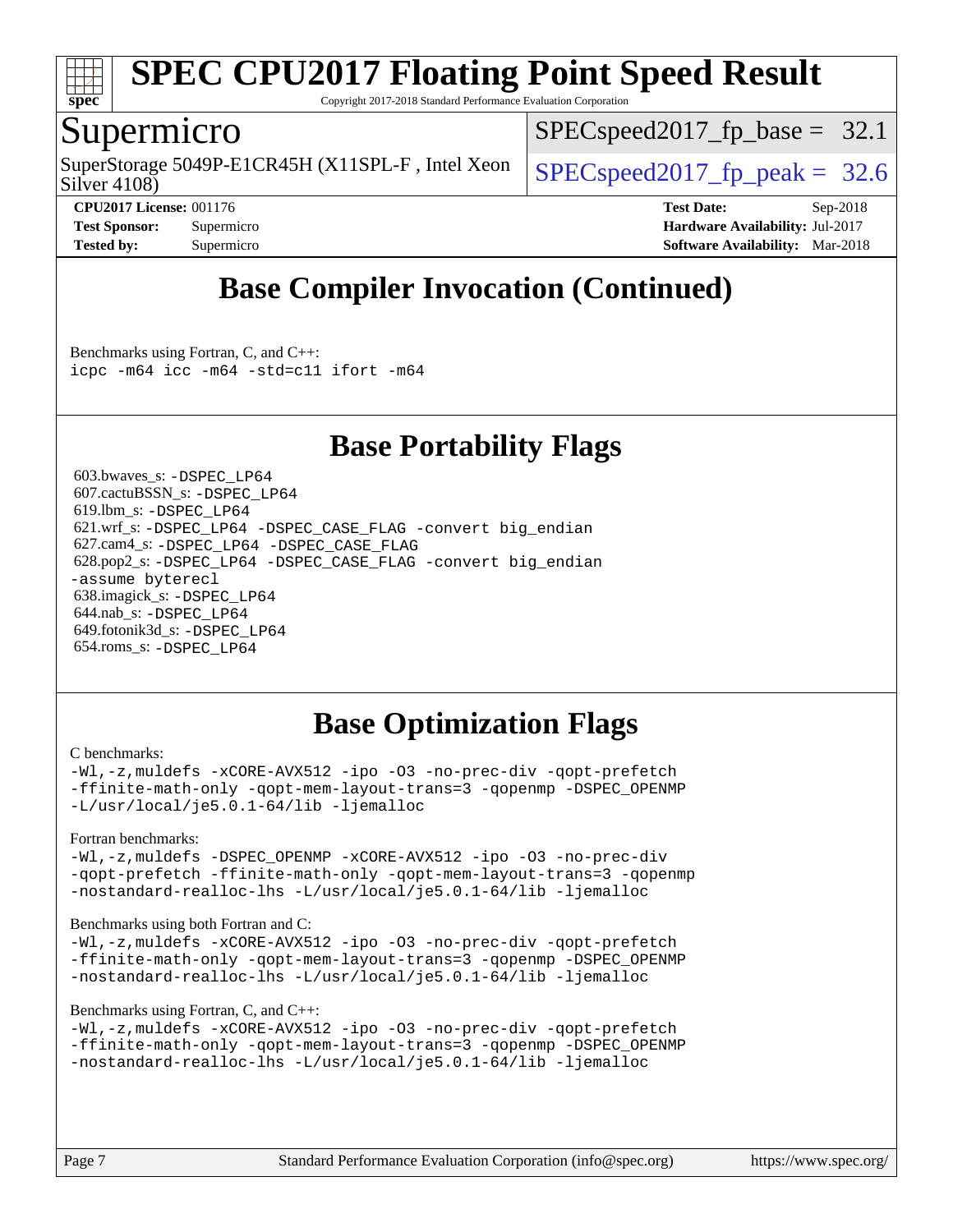

Copyright 2017-2018 Standard Performance Evaluation Corporation

### Supermicro

Silver 4108) SuperStorage 5049P-E1CR45H (X11SPL-F, Intel Xeon  $\big|$  SPECspeed2017 fp\_peak = 32.6

 $SPECspeed2017_fp\_base = 32.1$ 

**[CPU2017 License:](http://www.spec.org/auto/cpu2017/Docs/result-fields.html#CPU2017License)** 001176 **[Test Date:](http://www.spec.org/auto/cpu2017/Docs/result-fields.html#TestDate)** Sep-2018 **[Test Sponsor:](http://www.spec.org/auto/cpu2017/Docs/result-fields.html#TestSponsor)** Supermicro **[Hardware Availability:](http://www.spec.org/auto/cpu2017/Docs/result-fields.html#HardwareAvailability)** Jul-2017 **[Tested by:](http://www.spec.org/auto/cpu2017/Docs/result-fields.html#Testedby)** Supermicro **[Software Availability:](http://www.spec.org/auto/cpu2017/Docs/result-fields.html#SoftwareAvailability)** Mar-2018

## **[Peak Compiler Invocation](http://www.spec.org/auto/cpu2017/Docs/result-fields.html#PeakCompilerInvocation)**

[C benchmarks](http://www.spec.org/auto/cpu2017/Docs/result-fields.html#Cbenchmarks): [icc -m64 -std=c11](http://www.spec.org/cpu2017/results/res2018q4/cpu2017-20181002-09040.flags.html#user_CCpeak_intel_icc_64bit_c11_33ee0cdaae7deeeab2a9725423ba97205ce30f63b9926c2519791662299b76a0318f32ddfffdc46587804de3178b4f9328c46fa7c2b0cd779d7a61945c91cd35)

[Fortran benchmarks:](http://www.spec.org/auto/cpu2017/Docs/result-fields.html#Fortranbenchmarks) [ifort -m64](http://www.spec.org/cpu2017/results/res2018q4/cpu2017-20181002-09040.flags.html#user_FCpeak_intel_ifort_64bit_24f2bb282fbaeffd6157abe4f878425411749daecae9a33200eee2bee2fe76f3b89351d69a8130dd5949958ce389cf37ff59a95e7a40d588e8d3a57e0c3fd751)

[Benchmarks using both Fortran and C](http://www.spec.org/auto/cpu2017/Docs/result-fields.html#BenchmarksusingbothFortranandC): [ifort -m64](http://www.spec.org/cpu2017/results/res2018q4/cpu2017-20181002-09040.flags.html#user_CC_FCpeak_intel_ifort_64bit_24f2bb282fbaeffd6157abe4f878425411749daecae9a33200eee2bee2fe76f3b89351d69a8130dd5949958ce389cf37ff59a95e7a40d588e8d3a57e0c3fd751) [icc -m64 -std=c11](http://www.spec.org/cpu2017/results/res2018q4/cpu2017-20181002-09040.flags.html#user_CC_FCpeak_intel_icc_64bit_c11_33ee0cdaae7deeeab2a9725423ba97205ce30f63b9926c2519791662299b76a0318f32ddfffdc46587804de3178b4f9328c46fa7c2b0cd779d7a61945c91cd35)

[Benchmarks using Fortran, C, and C++](http://www.spec.org/auto/cpu2017/Docs/result-fields.html#BenchmarksusingFortranCandCXX): [icpc -m64](http://www.spec.org/cpu2017/results/res2018q4/cpu2017-20181002-09040.flags.html#user_CC_CXX_FCpeak_intel_icpc_64bit_4ecb2543ae3f1412ef961e0650ca070fec7b7afdcd6ed48761b84423119d1bf6bdf5cad15b44d48e7256388bc77273b966e5eb805aefd121eb22e9299b2ec9d9) [icc -m64 -std=c11](http://www.spec.org/cpu2017/results/res2018q4/cpu2017-20181002-09040.flags.html#user_CC_CXX_FCpeak_intel_icc_64bit_c11_33ee0cdaae7deeeab2a9725423ba97205ce30f63b9926c2519791662299b76a0318f32ddfffdc46587804de3178b4f9328c46fa7c2b0cd779d7a61945c91cd35) [ifort -m64](http://www.spec.org/cpu2017/results/res2018q4/cpu2017-20181002-09040.flags.html#user_CC_CXX_FCpeak_intel_ifort_64bit_24f2bb282fbaeffd6157abe4f878425411749daecae9a33200eee2bee2fe76f3b89351d69a8130dd5949958ce389cf37ff59a95e7a40d588e8d3a57e0c3fd751)

## **[Peak Portability Flags](http://www.spec.org/auto/cpu2017/Docs/result-fields.html#PeakPortabilityFlags)**

Same as Base Portability Flags

## **[Peak Optimization Flags](http://www.spec.org/auto/cpu2017/Docs/result-fields.html#PeakOptimizationFlags)**

[C benchmarks](http://www.spec.org/auto/cpu2017/Docs/result-fields.html#Cbenchmarks):

619.lbm\_s: basepeak = yes

 638.imagick\_s: [-xCORE-AVX512](http://www.spec.org/cpu2017/results/res2018q4/cpu2017-20181002-09040.flags.html#user_peakCOPTIMIZE638_imagick_s_f-xCORE-AVX512) [-ipo](http://www.spec.org/cpu2017/results/res2018q4/cpu2017-20181002-09040.flags.html#user_peakCOPTIMIZE638_imagick_s_f-ipo) [-O3](http://www.spec.org/cpu2017/results/res2018q4/cpu2017-20181002-09040.flags.html#user_peakCOPTIMIZE638_imagick_s_f-O3) [-no-prec-div](http://www.spec.org/cpu2017/results/res2018q4/cpu2017-20181002-09040.flags.html#user_peakCOPTIMIZE638_imagick_s_f-no-prec-div) [-qopt-prefetch](http://www.spec.org/cpu2017/results/res2018q4/cpu2017-20181002-09040.flags.html#user_peakCOPTIMIZE638_imagick_s_f-qopt-prefetch) [-ffinite-math-only](http://www.spec.org/cpu2017/results/res2018q4/cpu2017-20181002-09040.flags.html#user_peakCOPTIMIZE638_imagick_s_f_finite_math_only_cb91587bd2077682c4b38af759c288ed7c732db004271a9512da14a4f8007909a5f1427ecbf1a0fb78ff2a814402c6114ac565ca162485bbcae155b5e4258871) [-qopt-mem-layout-trans=3](http://www.spec.org/cpu2017/results/res2018q4/cpu2017-20181002-09040.flags.html#user_peakCOPTIMIZE638_imagick_s_f-qopt-mem-layout-trans_de80db37974c74b1f0e20d883f0b675c88c3b01e9d123adea9b28688d64333345fb62bc4a798493513fdb68f60282f9a726aa07f478b2f7113531aecce732043) [-qopenmp](http://www.spec.org/cpu2017/results/res2018q4/cpu2017-20181002-09040.flags.html#user_peakCOPTIMIZE638_imagick_s_qopenmp_16be0c44f24f464004c6784a7acb94aca937f053568ce72f94b139a11c7c168634a55f6653758ddd83bcf7b8463e8028bb0b48b77bcddc6b78d5d95bb1df2967) [-DSPEC\\_OPENMP](http://www.spec.org/cpu2017/results/res2018q4/cpu2017-20181002-09040.flags.html#suite_peakCOPTIMIZE638_imagick_s_DSPEC_OPENMP)

 $644$ .nab\_s: basepeak = yes

[Fortran benchmarks](http://www.spec.org/auto/cpu2017/Docs/result-fields.html#Fortranbenchmarks):

 $603.bwaves$  s: basepeak = yes

 649.fotonik3d\_s: [-prof-gen](http://www.spec.org/cpu2017/results/res2018q4/cpu2017-20181002-09040.flags.html#user_peakPASS1_FFLAGSPASS1_LDFLAGS649_fotonik3d_s_prof_gen_5aa4926d6013ddb2a31985c654b3eb18169fc0c6952a63635c234f711e6e63dd76e94ad52365559451ec499a2cdb89e4dc58ba4c67ef54ca681ffbe1461d6b36)(pass 1) [-prof-use](http://www.spec.org/cpu2017/results/res2018q4/cpu2017-20181002-09040.flags.html#user_peakPASS2_FFLAGSPASS2_LDFLAGS649_fotonik3d_s_prof_use_1a21ceae95f36a2b53c25747139a6c16ca95bd9def2a207b4f0849963b97e94f5260e30a0c64f4bb623698870e679ca08317ef8150905d41bd88c6f78df73f19)(pass 2) [-DSPEC\\_SUPPRESS\\_OPENMP](http://www.spec.org/cpu2017/results/res2018q4/cpu2017-20181002-09040.flags.html#suite_peakPASS1_FOPTIMIZE649_fotonik3d_s_DSPEC_SUPPRESS_OPENMP) [-DSPEC\\_OPENMP](http://www.spec.org/cpu2017/results/res2018q4/cpu2017-20181002-09040.flags.html#suite_peakPASS2_FOPTIMIZE649_fotonik3d_s_DSPEC_OPENMP) [-O2](http://www.spec.org/cpu2017/results/res2018q4/cpu2017-20181002-09040.flags.html#user_peakPASS1_FOPTIMIZE649_fotonik3d_s_f-O2) [-xCORE-AVX512](http://www.spec.org/cpu2017/results/res2018q4/cpu2017-20181002-09040.flags.html#user_peakPASS2_FOPTIMIZE649_fotonik3d_s_f-xCORE-AVX512) [-qopt-prefetch](http://www.spec.org/cpu2017/results/res2018q4/cpu2017-20181002-09040.flags.html#user_peakPASS1_FOPTIMIZEPASS2_FOPTIMIZE649_fotonik3d_s_f-qopt-prefetch) [-ipo](http://www.spec.org/cpu2017/results/res2018q4/cpu2017-20181002-09040.flags.html#user_peakPASS2_FOPTIMIZE649_fotonik3d_s_f-ipo) [-O3](http://www.spec.org/cpu2017/results/res2018q4/cpu2017-20181002-09040.flags.html#user_peakPASS2_FOPTIMIZE649_fotonik3d_s_f-O3) [-ffinite-math-only](http://www.spec.org/cpu2017/results/res2018q4/cpu2017-20181002-09040.flags.html#user_peakPASS1_FOPTIMIZEPASS2_FOPTIMIZE649_fotonik3d_s_f_finite_math_only_cb91587bd2077682c4b38af759c288ed7c732db004271a9512da14a4f8007909a5f1427ecbf1a0fb78ff2a814402c6114ac565ca162485bbcae155b5e4258871) [-no-prec-div](http://www.spec.org/cpu2017/results/res2018q4/cpu2017-20181002-09040.flags.html#user_peakPASS2_FOPTIMIZE649_fotonik3d_s_f-no-prec-div) [-qopt-mem-layout-trans=3](http://www.spec.org/cpu2017/results/res2018q4/cpu2017-20181002-09040.flags.html#user_peakPASS1_FOPTIMIZEPASS2_FOPTIMIZE649_fotonik3d_s_f-qopt-mem-layout-trans_de80db37974c74b1f0e20d883f0b675c88c3b01e9d123adea9b28688d64333345fb62bc4a798493513fdb68f60282f9a726aa07f478b2f7113531aecce732043) [-qopenmp](http://www.spec.org/cpu2017/results/res2018q4/cpu2017-20181002-09040.flags.html#user_peakPASS2_FOPTIMIZE649_fotonik3d_s_qopenmp_16be0c44f24f464004c6784a7acb94aca937f053568ce72f94b139a11c7c168634a55f6653758ddd83bcf7b8463e8028bb0b48b77bcddc6b78d5d95bb1df2967) [-nostandard-realloc-lhs](http://www.spec.org/cpu2017/results/res2018q4/cpu2017-20181002-09040.flags.html#user_peakEXTRA_FOPTIMIZE649_fotonik3d_s_f_2003_std_realloc_82b4557e90729c0f113870c07e44d33d6f5a304b4f63d4c15d2d0f1fab99f5daaed73bdb9275d9ae411527f28b936061aa8b9c8f2d63842963b95c9dd6426b8a)

```
 654.roms_s: -DSPEC_OPENMP -xCORE-AVX512 -ipo -O3 -no-prec-div
-qopt-prefetch -ffinite-math-only -qopt-mem-layout-trans=3
-qopenmp -nostandard-realloc-lhs
```
**(Continued on next page)**